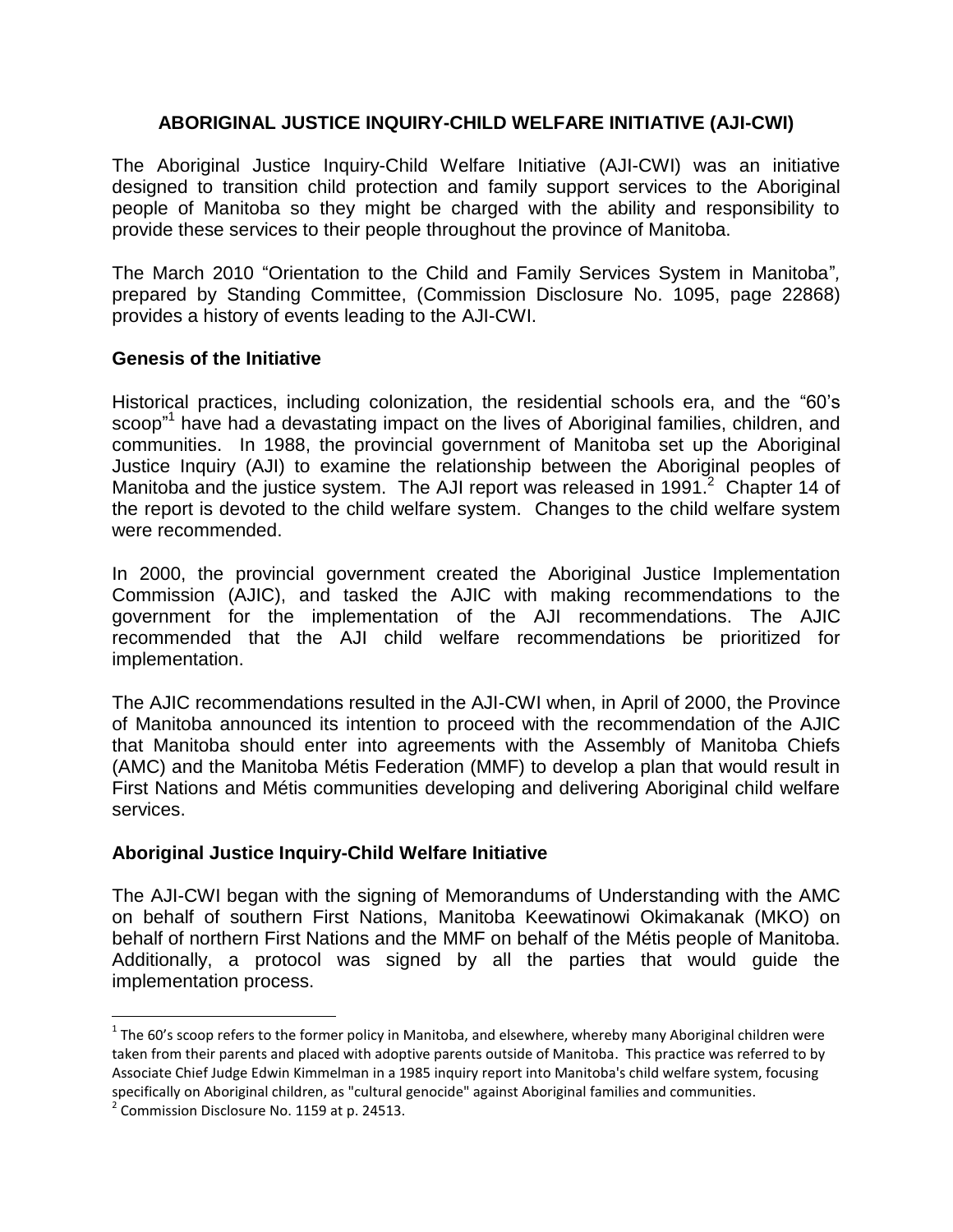### **Goal of the Initiative**

As stated in the protocol, the goal of the initiative was the implementation process leading to the establishment of separate and distinct province wide child and family service mandates for both First Nations and Métis people.

## **Design Principles**

l

A series of principles were agreed to by the partners. These principles added further context to the goals and limits of the initiative and played a major role in the development of the conceptual plan for the initiative. These principles are described on the AJI-CWI website as follows:

# **Strategic Design Principles**

- 1. There will be a common process to develop the implementation plan to restructure the system;
- 2. The distinct rights and authorities of First Nations and Métis peoples and the general population will be province-wide;
- 3. Each CFS Authority requires a skilled and appropriate workforce; and each has the right to define 'skilled', 'appropriate' and the criteria through which the workforce is hired $\cdot^3$
- 4. Services, administrative and financial resources in the child and family service system will be distributed in a way that achieves equitable funding and parity of service throughout the province;
- 5. There shall be a method for determining which Authority or agency can provide the most culturally appropriate services for a child and/or a family;
- 6. Intake services will be coordinated; there will be timely first response; and the intake system will ensure that no child is at risk because of gaps between the mandates or operations of agencies;
- 7. Each Authority will provide the full range of services and functions as outlined in The Child and Family Services Act and The Adoption Act;

 $3$  The province will work cooperatively with the Authorities to develop a competent workforce and maintain the capacity to ensure standards in this regard.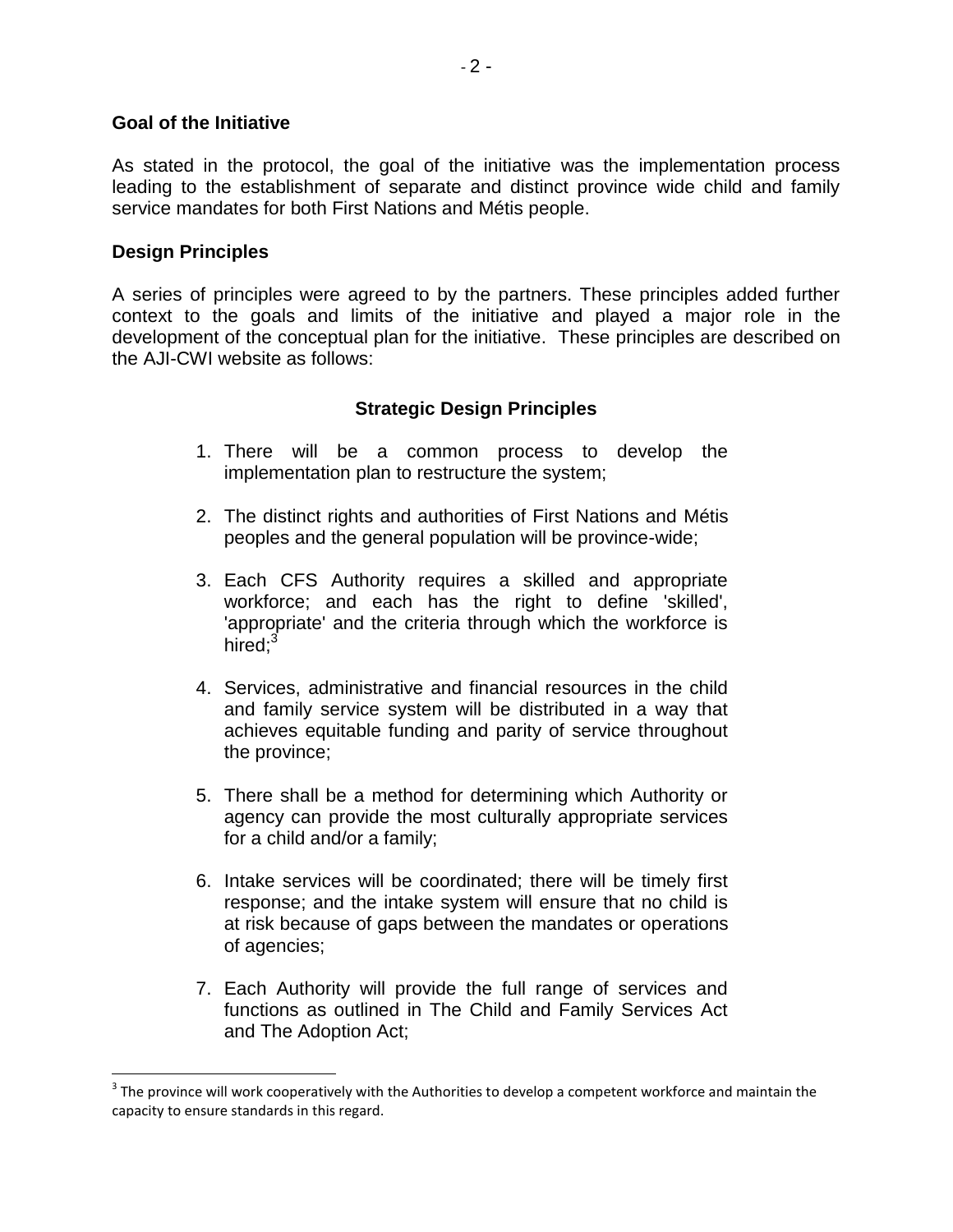- 8. Child and family services records and processes need to be computerized; and there will be common registries for the whole system;
- 9. The system of services delivered by mandated child and family services agencies shall protect and honour children by building and empowering community, family and personal capacity through the delivery of holistic, restorative, integrated, preventive, supportive and protective services.

### **Structure**

The process was to be guided by a structure that included an Executive Committee comprised of political leaders, a Joint Management Committee and an Implementation Committee. The Implementation Committee created numerous working groups to deal with a wide variety of topics.

#### **Conceptual Plan**

The first significant milestone after the beginning of the process was the creation of a Conceptual Plan. The Conceptual Plan dealt with significant issues such as

- (a) governance structure;
- (b) a process for determining what agency would serve a family given concurrent jurisdiction;
- (c) development of a centralized intake system;
- (d) what services would be devolved;
- (e) intersystem relations to examine opportunities for integration and cooperation across the system as a whole;
- (f) management information systems;
- (g) human resource strategies; and
- (h) funding.

#### **Public Consultations**

A series of public consultations were undertaken to obtain feedback on the Conceptual Plan. These consultations were held in the fall of 2001. Twelve communities throughout the province were involved. These were Churchill, Pinaymootang FN/Fairford,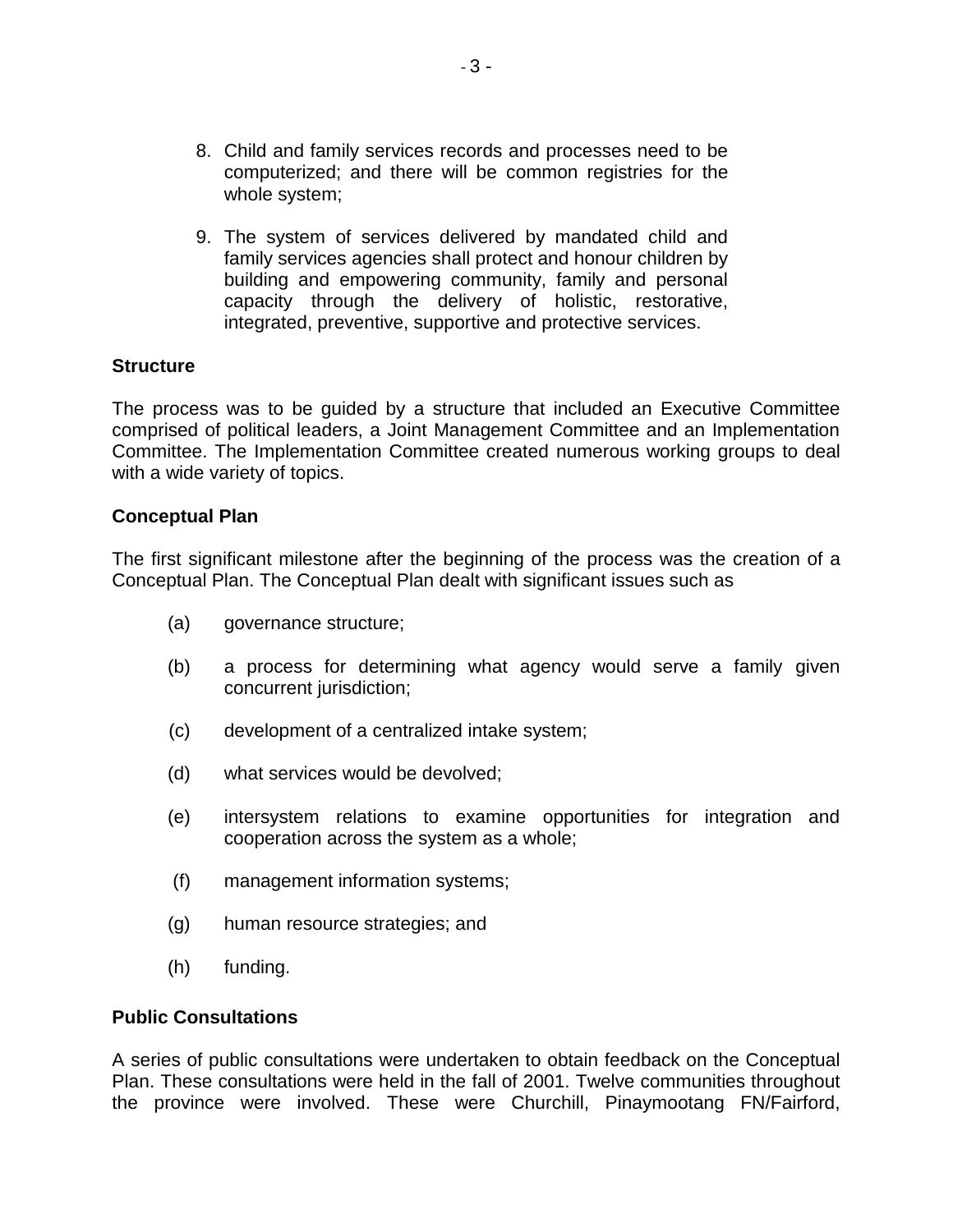Thompson, OCN the Pas, Portage la Prairie, Brandon, Cross Lake FN, Garden Hill FN, Swan River, Sagkeeng FN/Pine Falls, St. Boniface, and Winnipeg. Feedback was also solicited via written submissions. Additionally, a series of 15 focus groups were held.

# **The Child and Family Services Authorities Act**

On November 24, 2003, *The Child and Family Services Authorities Act* was proclaimed. The Authorities Act and its regulations created the legislative base of the new system.

# **Highlights of the New System**

 $\overline{a}$ 

The significant features of the new system:

- 1. Delegation of Powers: Creation of Aboriginal (and general) Authorities governed by boards of directors appointed by their respective political bodies. The Authorities have taken on, for the most-part, the powers formerly vested in the Director of Child Welfare. This devolution of powers to the Authorities and granting of appointment rights to the political bodies is a significant devolution of power to Aboriginal people and their political structures. Although the exclusive power of the Authorities is considerable, accountability still remains with the Crown through the Minister. Authorities may create a mandated child and family service agency or take it over if they believe it is necessary to do so. They are the funders of the agencies and may direct them to take action if they see fit.
- 2. Concurrent Jurisdiction: Prior to the AJI-CWI and the passing of the Authorities Act, the Province of Manitoba was divided into geographical areas and a single agency or government office was charged with the responsibility of providing child protection services to all citizens in that area. In the new system, each of the Authorities has province wide jurisdiction. In any geographic area of the province there may be multiple child and family service agencies in operation. In Winnipeg, for instance, 19 of the 24 agencies mandated by one of the four Authorities are available to provide a full range of child protection services.
- 3. Intake Services: The Legislature recognized that concurrent jurisdiction would require co-ordination and a central point for intake to avoid confusion for the police, schools, day cares, and other citizens who may need the services of the child protection system. In order to deal with this concern, the Authorities Act requires that the Authorities jointly designate a single agency (the designated agency) to provide intake services in defined geographic areas of the province. This may be one of the existing agencies operating in the area, which is the most common arrangement, or it may be an agency created specifically for this purpose, as is the case in Winnipeg. 4

<sup>&</sup>lt;sup>4</sup> In Winnipeg this Agency is now called Child and Family All Nations Coordinated Response Network (ANCR).